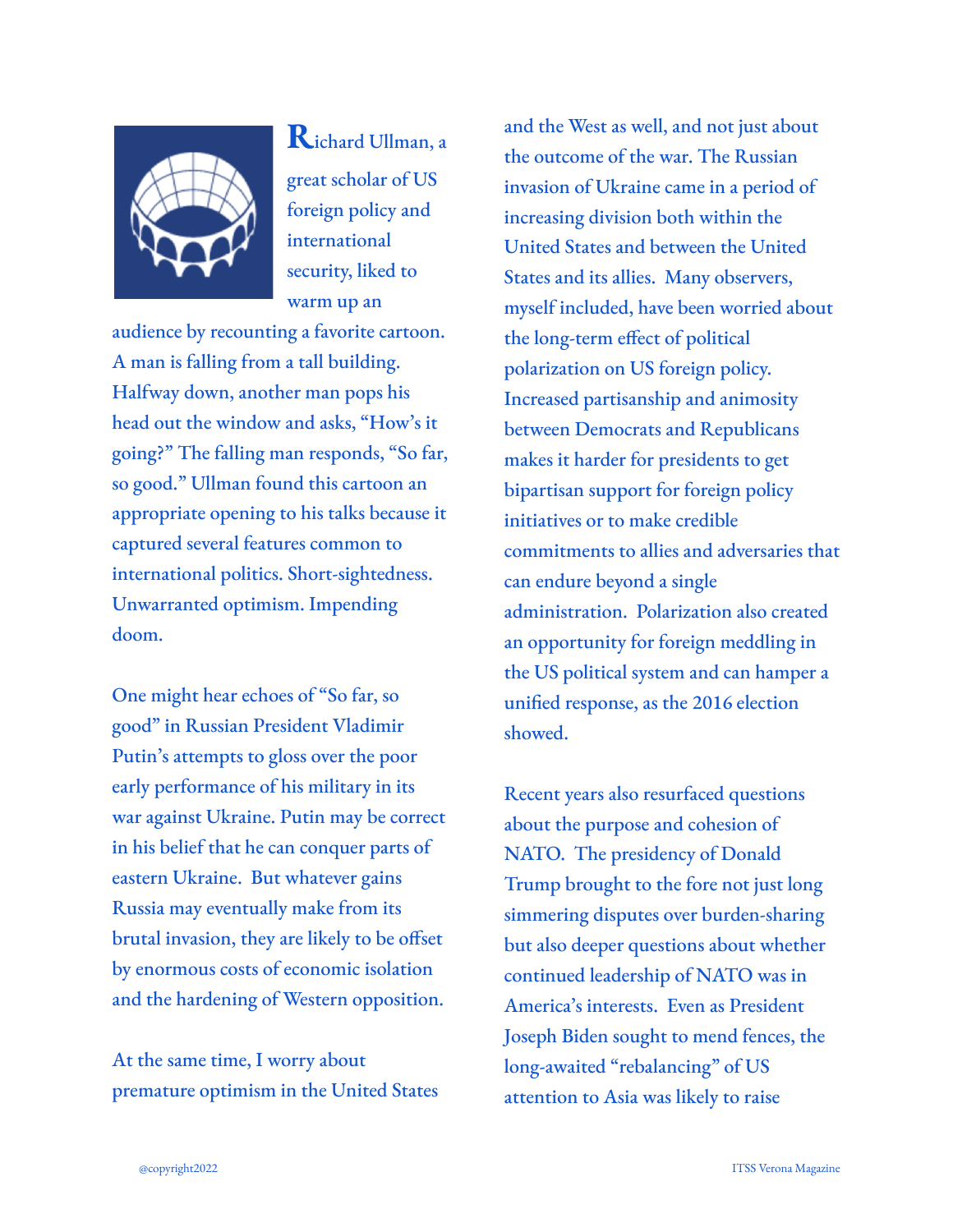concerns about the US investment in NATO and the ability and willingness of European countries to shoulder more of the burden.

In the short run, Russia's invasion of Ukraine has counteracted these trends. The effect on NATO has been most pronounced, with the alliance showing an impressive degree of unity both aiding Ukraine and guaranteeing the defense of members that sit on Russia's borders. Pledges of increased defense spending and recent moves by Sweden and Finland to join the alliance show that the threat from Russia has breathed renewed purpose into the bloc and reminded Europeans of its value. In the United States, too, the response has been broadly bipartisan, with most Republicans joining Democrats in denouncing the invasion, supporting US military assistance to Ukraine, and re-affirming the importance of NATO. Republican criticism of Biden for not doing more and their unwillingness to let him blame Russia for higher gas prices are pretty typical politics, not a worrying pathology.

## *So far, so good.*

The longer term question is whether the closing of rifts within the United States

and NATO is enduring or temporary. There is more reason to be optimistic about NATO. As long as Putin is in power, his belligerent rhetoric denying the sovereign rights of not just Ukraine but all former Soviet republics is a threat that will generate cohesion and a greater willingness to invest in defense. The brutality with which Russia has prosecuted the war may spur an economic decoupling that will last for some time.

It is less likely that this event will usher in a more durable healing of divisions in the United States. The underlying causes of polarization are complex, rooted in changes in the economic and demographic make-up of the country. Some have suggested that the end of the Cold War removed a unifying force, hastening the process, and that the emergence of a new foreign threat of similar magnitude would slow or reverse it. But this seems unlikely. As we saw after the Sept. 11, 2001, terrorist attacks—a much more direct threat than anything posed by Russia—the reduction in partisan tensions was short-lived.

Furthermore, while much of the Republican party has supported the effort to defend Ukraine, the party contains a prominent faction that is skeptical of the